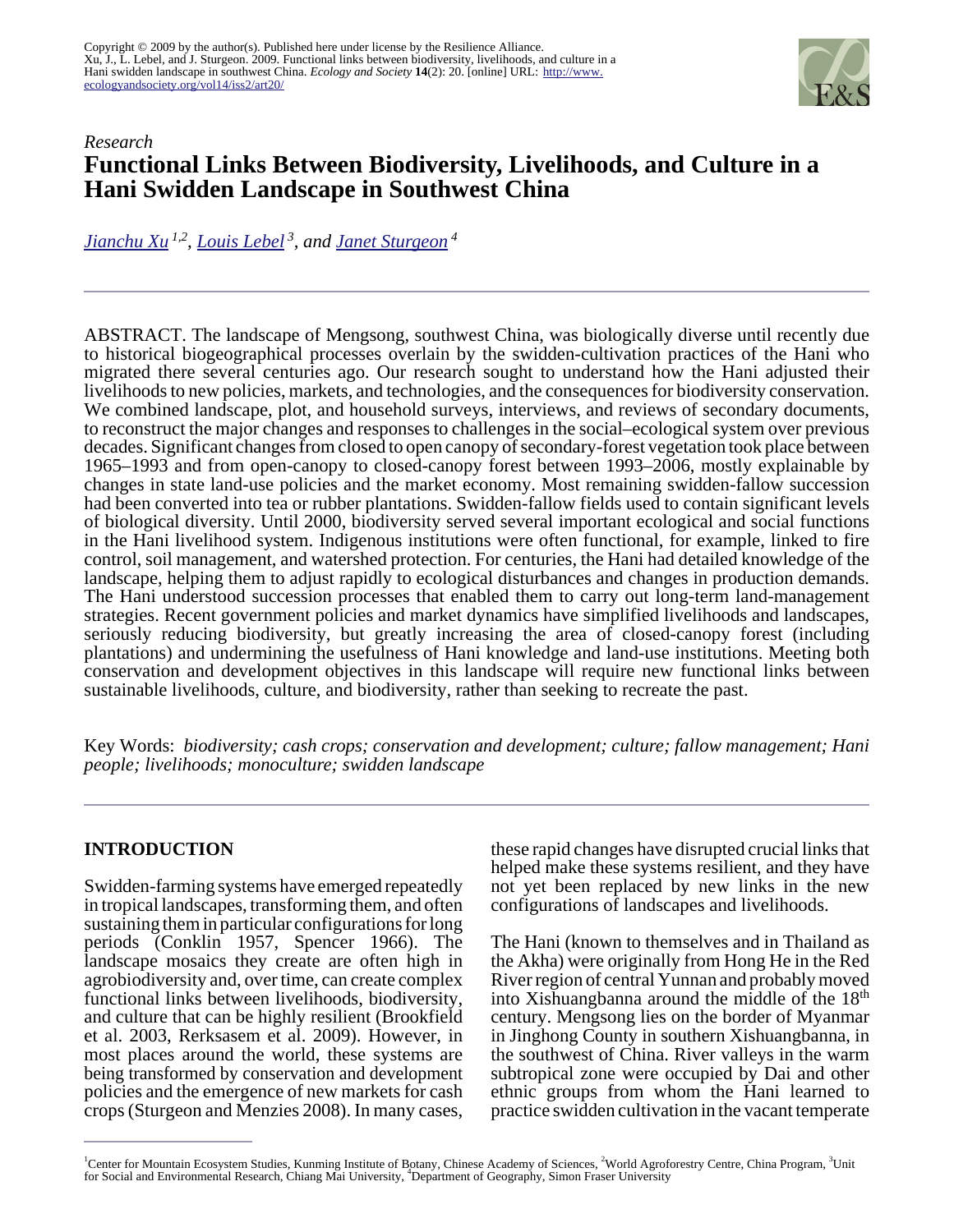uplands. The Hani maintained complex social networks with the lowland Dai, the Bulang in the middle hills, and the highland Lahu, receiving ecological services from upland ecosystems and local livelihoods through product exchange.

Changes over previous decades led to a series of challenges to Hani livelihoods. The diverse landscapes of Mengsong and culture of the Hani were factors in their capacity to respond to these challenges (Xu et al. 2005a). Although the Hani have a tradition of managing nature (Pei and Luo 2000, Xu and Melick 2007), their efforts are not recognized by the government (Xu et al. 1999, Xu 2006a).

This study was undertaken to describe and explain how recent government reforms in forest and agricultural land policies and market integration have reconfigured landscapes and functional links between livelihoods, biodiversity, and culture in Mengsong. We synthesize and expand on past studies by presenting new empirical data and analyses based on our research between 1989–2007. Evidence from social, ecological, and policy studies indicates that it was the reciprocal, functional links between biodiversity, culture, and livelihoods that provided long-term resilience and incentives for conservation (Folke et al. 2003, Berkes 2006). These were the links that less nuanced paradigms of conservation and development have severed, threatening both livelihoods and biodiversity in Mengsong.

# **METHODS**

### **Study Site**

Mengsong is an important subwatershed of the Lancang (Mekong) River (Fig. 1), situated upstream. It is composed of 11 hamlets, 10 of which are Hani, and the other is Lahu. In 2007, there were 2488 people living in 549 households in an area of approximately  $100 \text{ km}^2$ , at elevations between 800– 2000 m.

Mengsong has a subtropical climate influenced by the Indian monsoon. The annual mean temperature is 18°C. Rainfall is between 1600–1800 mm, 80% of which is concentrated from May–October. Soil is laterite (up to 800 m) to lateritic red (800–1500 m) and red soil (1500–2100 m). Vegetation varies with altitude and the mosaic distribution according

to microenvironments and past human activities (Fig. 2). The three primary forest types are southsubtropical evergreen broadleaf forest, tropicalmontane rainforest and tropical-seasonal rainforest (Zhang and Cao 1995). Xishuangbanna is the most biodiverse region in China. Although it represents only 0.2% of the national territory, it has approximately 5000 higher plant species (16% of the national total), 102 species of mammals (22%), 427 species of birds (36%), and 98 species of amphibians and reptiles (15%) (Zhang and Cao 1995).

#### **Mapping Land-use and Land-cover Change**

We studied land-use and land-cover change in 1994–1995 and 2005–2007 and identified three main types of land use: closed-canopy forest, opencanopy or swidden-fallow fields (open canopy), and intensive-agricultural land. We collected land-use history narratives from village chiefs, community leaders, and the elderly (Xu et al. 1999). We used 1965 aerial photographs, a Landsat image dated March 1993, and a SPOT image dated April 2006, to construct a spatial database with knowledgebased classification. We recognized the following major types of land use in the photographs: secondary growth (further classified into closed canopy, open canopy, and grass and bushes), active swidden, and paddy, as well as emerging land-use types such as rubber and tea plantation, reservoir, and others. Land-cover types in the Landsat and SPOT images were classified using ERDAS image software and then registered to a topographic base map (1:25 000) and digitized for entry into a geographic information system (ArcInfo). We verified classifications in the field at 250 points, and carried out participatory mapping of the cultural landscape with a geographical positioning system. The 1994 land-use survey of Xishuangbanna (1:25 000) was also used as a reference and was found to be 90% reliable (Liu et al. 2002).

#### **Assessing Biological Diversity**

In 1989, we carried out a rapid biodiversity inventory that included species collected, managed, and cultivated by the Hani (Xu 1990). In 1995, we followed up with a participatory biodiversity assessment that paid particular attention to the inventory of ethnobotanical knowledge, and innovations and practices related to the use of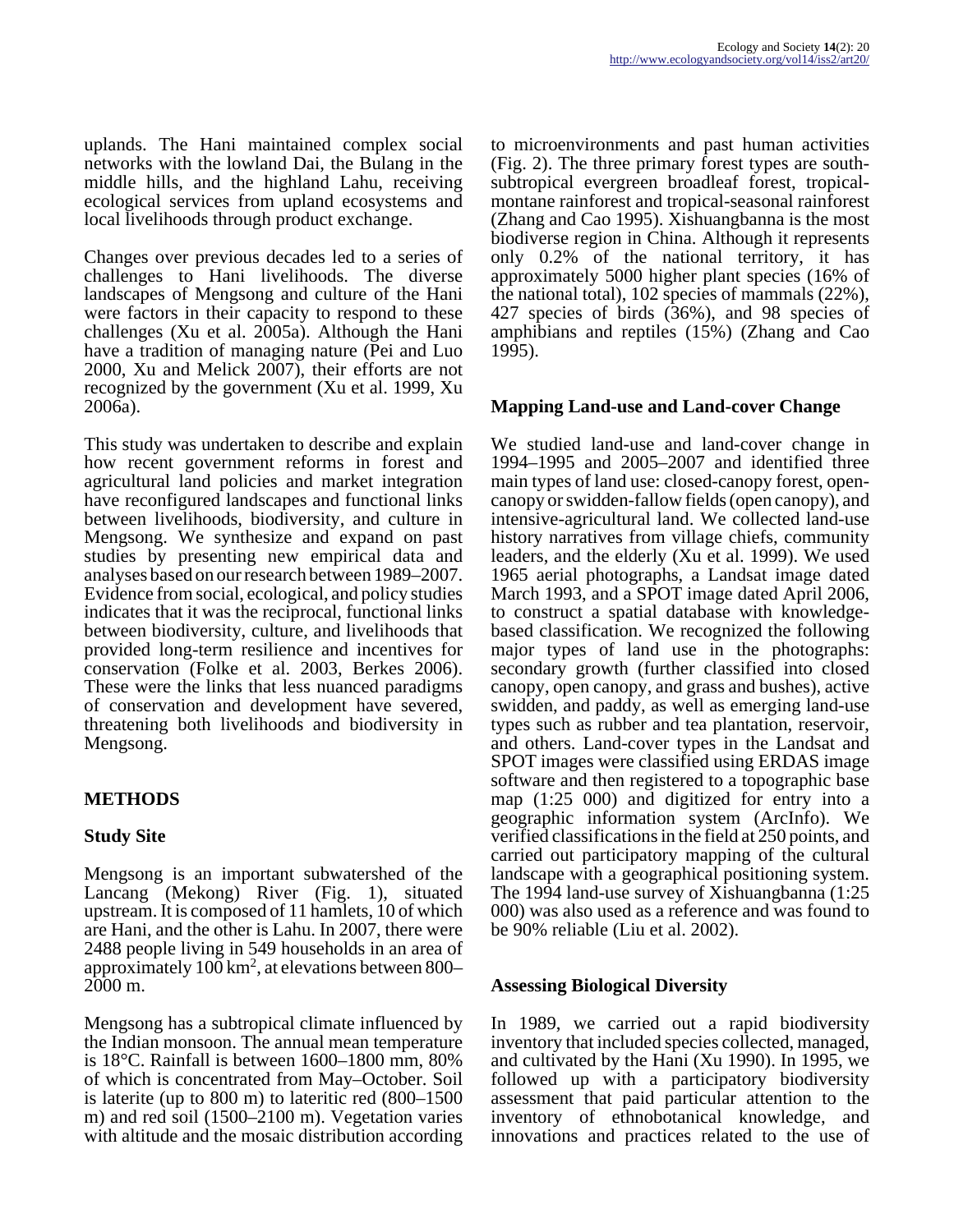



biodiversity, management of swidden fallows, maintenance of ecosystem services, and inheritance of cultural values (Pei et al. 1997). We obtained quantitative measurements of species composition, individuals, dominance, similarity indices, and Shannon-Wiener biodiversity indices in 1993–1994 using quadrat sampling (10 x 10 m plots for woody species and 1 x 1 m subplots for grass) in the natural forest or closed canopy, or swidden-fallow fields at various successional stages along north–south transects (Smith 1980). Species composition of plots were compared using nonmetric multidimensional scaling analysis in SPSS software based on a matrix of pair-wise species similarityindex values.

### **Identifying Cultural Landscapes and Institutions**

Our team carried out sociocultural studies from 1989–2007 and interviewed key informants, including current village heads, traditional village chiefs, elders, farmers, women from 11 hamlets in Mengsong, individuals in neighboring communities, and government agencies. We wanted to understand local institutions governing access to natural resources, interactions among different social groups and networks, and key external drivers for landscape transformations. To this end, we: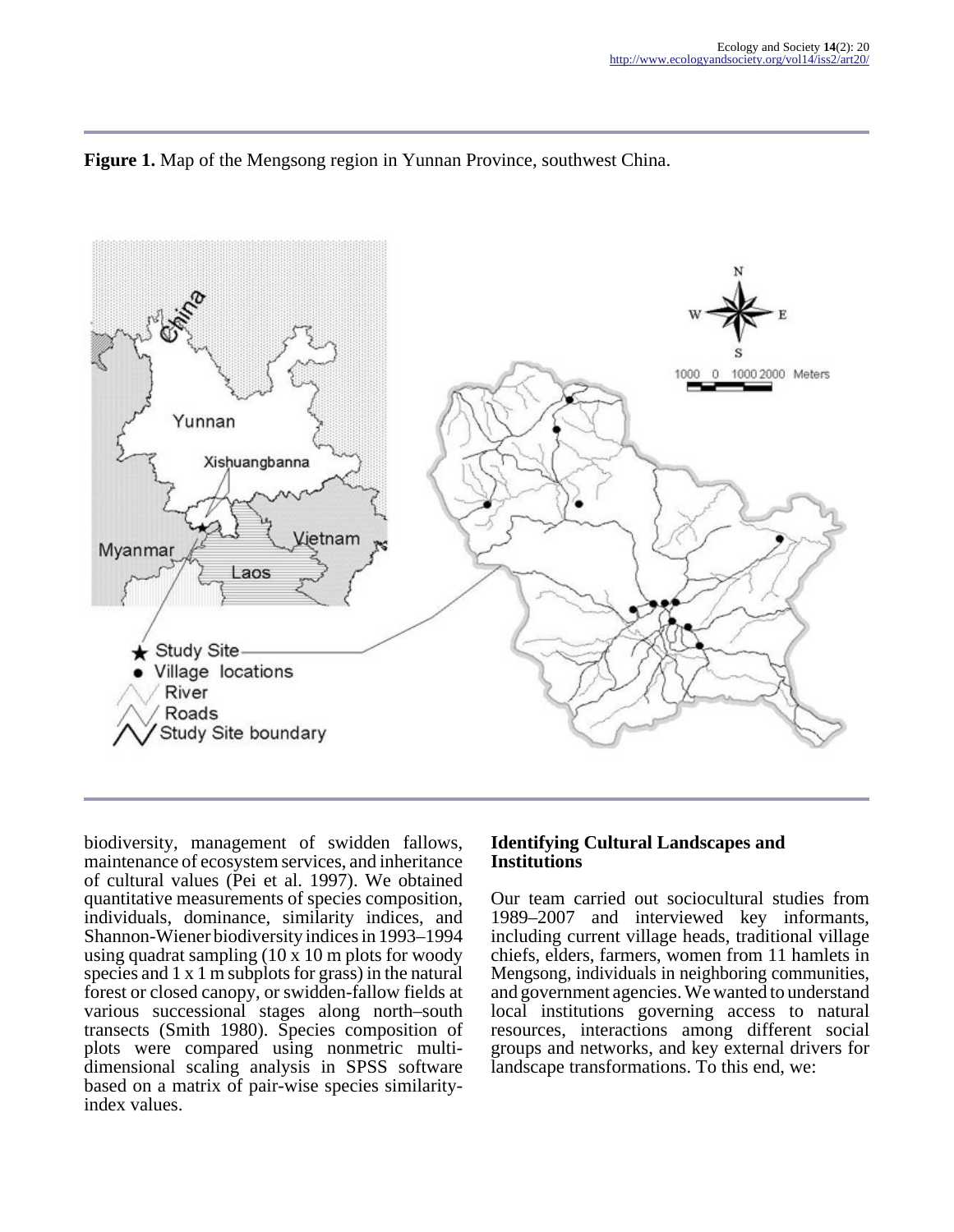**Figure 2.** A typical landscape in the Mengsong region of Yunnan Province, southwest China.



- Listed customary and statutory institutions reconstructing natural landscapes, paying attention to a large community-protected rattan forest (called "sangpabawa," meaning a place for the protection of rattan), and other locally protected forests such as firebreak evergreen broadleaf trees and jungle tea in the natural, cemetery, and sacred forests. We assessed impacts of state policies on forest tenure and land-use change.
- Identified locally managed swidden fallows, reconstructed customary and official boundaries (in particular, demarcated-forest tenure and swidden fields) in 1983 at the hamlet level,

and interviewed key people about the history of land use (including years of cultivation and fallow) to understand landscape transformation.

Mapped permanent agricultural lands, old and newly constructed paddy fields, terraced tea gardens, and rubber plantations at the landscape level supported by government policies for poverty alleviation, and reviewed histories.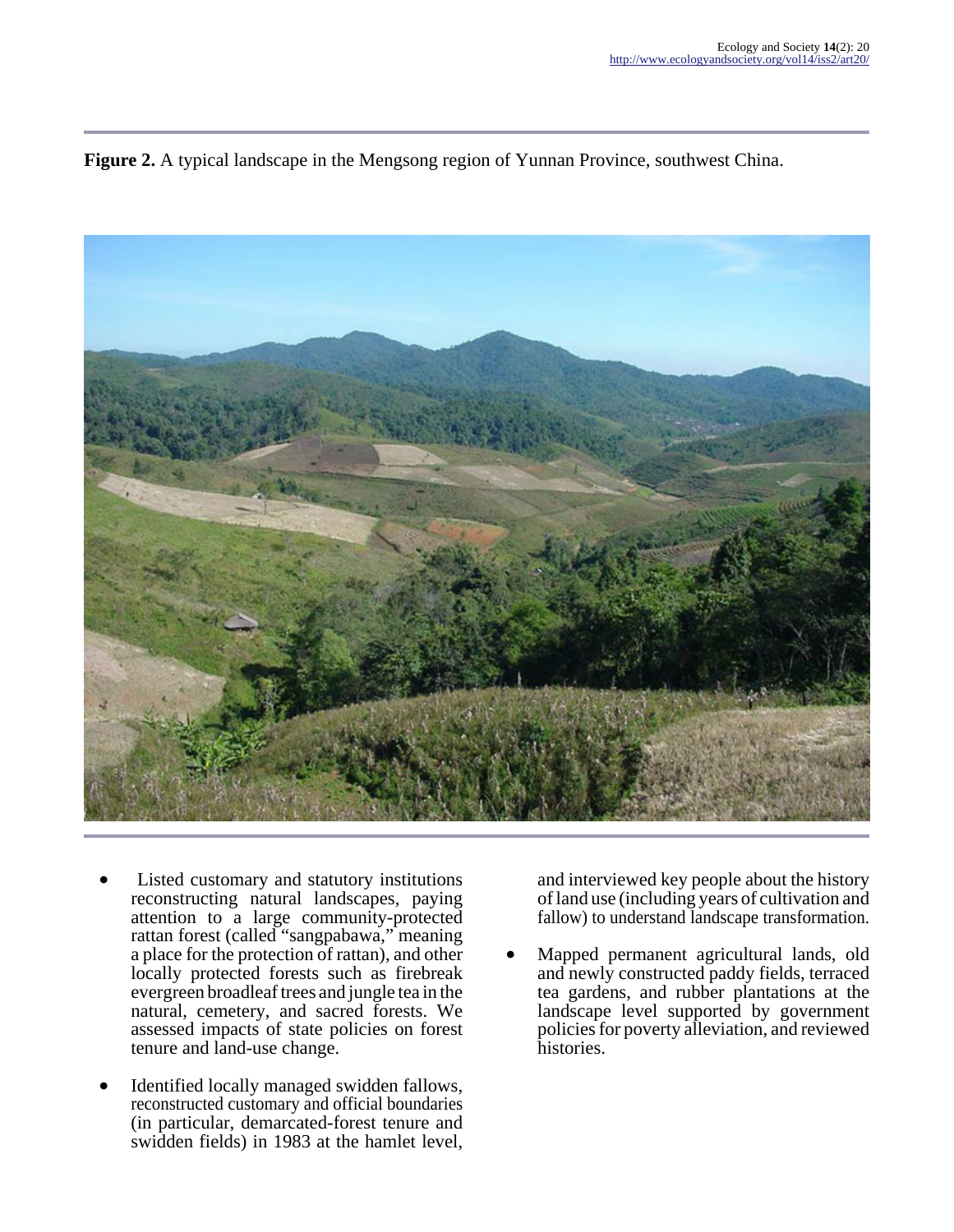#### **Understanding Livelihood Dynamics**

Our team carried out socioeconomic household surveys in 1989–1990, 1997, and 2002–2003, and collected secondary socioeconomic data, including population, land allocation, and sizeable main cash incomes, from the Mengsong administrative village and the local government. In 1989, we randomly sampled 31 households in five Hani hamlets to assess the productivity of different livelihood options and income generated from traditional cash crops such as rattan, tea, and bamboo. In 1997, with a detailed inventory, our team randomly selected 20 more households in one Hani hamlet and surveyed land, livestock, households, and incomes.

### **RESULTS**

#### **Swidden Landscape and its Evolution**

The Hani practiced traditional "Qaiya-aneya" (upland rice-rattan, swidden-fallow) agroforestry for about a century to cope with the depletion of wild rattan from the forest (Fig. 3). A typical swidden landscape ("taunya" in Hani) had uplandrice fields ("qaiya") and maize fields ("aduya") as annual crops, intercropping for rattan ("aneya") and bamboo ("apeya"), and tree vegetables ("wunueya") and tea ("leboya") as perennial crops for fallow fields. (Note that "taunya" is a common term used by the Hani in China and more widely in Burma to refer to upland agriculture. The British borrowed the term and applied it to teak agroforestry plantations.) Farmers planted new swidden fields of upland rice with rattan seeds. "Qaiya" was a foodcrop stage, intercropping upland rice with tuber crops such as yams and taro, and *Cucurbitaceae* such as *Cucumis hystrix* and *Benincasa hispida*. In 1990, there were more than 25 upland-rice varieties. The Hani had previously grown more than 100 upland-rice varieties. Diversity of rice varieties helped farmers adjust to agricultural micro-climates and conditions in the mountains. "Qaiya" took 2–3 yrs to grow. Farmers then planted rotations of rattan, bamboo, and fruit trees when yields decreased. As secondary forest and rattan grew, "qaiya" evolved into "aneya," a rattan–bamboo garden with diverse species. Farmers could harvest rattan and earn cash from rattan and bamboo 7 yrs after planting. Use varied according to sites over time (Fig. 3). *Policy uncertainty*

Before 1949, Hani tradition prohibited harvesting from watershed and cemetery forests, and forests around each hamlet at elevations of approximately 1600 m. Farmers cultivated swidden fields at elevations from 1000–1300 m, with access and use changing after regeneration into forests (in about 13 yrs). The landscape then supported vast primary forests and wildlife such as wild boar, barking deer, tigers, and pangolins (Sturgeon 2005). The people paid taxes to the Tai principality of Sipsongpanna, which became part of the Dai Autonomous Prefecture, Xishuangbanna province, in 1949. The state sent teams to promote sedentarization by establishing houses and paddy in the midlands or lowlands in a first attempt to accelerate local development and control land use.

The state has promoted several (sometimes conflicting) policies since 1950, affecting land ownership and biodiversity conservation in agricultural landscapes and protected-forest areas (Xu and Wilkes 2005, Melick et al. 2007). The state prohibited opium cultivation in the early 1950s (Table 1) and, as a result, swidden cultivation rose from 144 ha in 1949 to 261 ha in 1956 to boost local food production (Fig. 4). Although the expansion of land in swidden broadly tracks the growth of population, deviations occurred during changes to policy. Three periods of rapid expansion of swidden in 1965, 1970, and 1979, followed by immediate reductions afterward, were probably consequences of the following provincial agricultural policies: "grain self-sufficiency" (1964), "grain request from uplands" (1969), and "exploitation of marginal lands" (1978) (Table 1). The amount of swidden land remained relatively stable except for a peak around 1979 and a drop after 1999 during implementation of the "sloping land conversion program" (Fig. 4).

The government introduced the "household responsibility system" in late 1978, allocating land rights and usage to households and villages, in part to rebuild private assets (Table 1). The policy facilitated the establishment of smallholder production and asset-building processes.

The local authorities in Mengsong allocated paddy and upland fields according to household occupancy from 1982–1984 to stabilize forests and swidden fields (Table 1). This gave farmers formal rights to land use for 30 years. In 1999, this was renewed for another 30 years. The authorities classified land as swidden (39%), collective forest (29%), grazing land (18%), tea gardens (5%), paddy (5%), and firewood forest (4%). Households received land for wet-paddy and swidden cultivation (Sturgeon 2004) and hamlets received collective forests. Authorities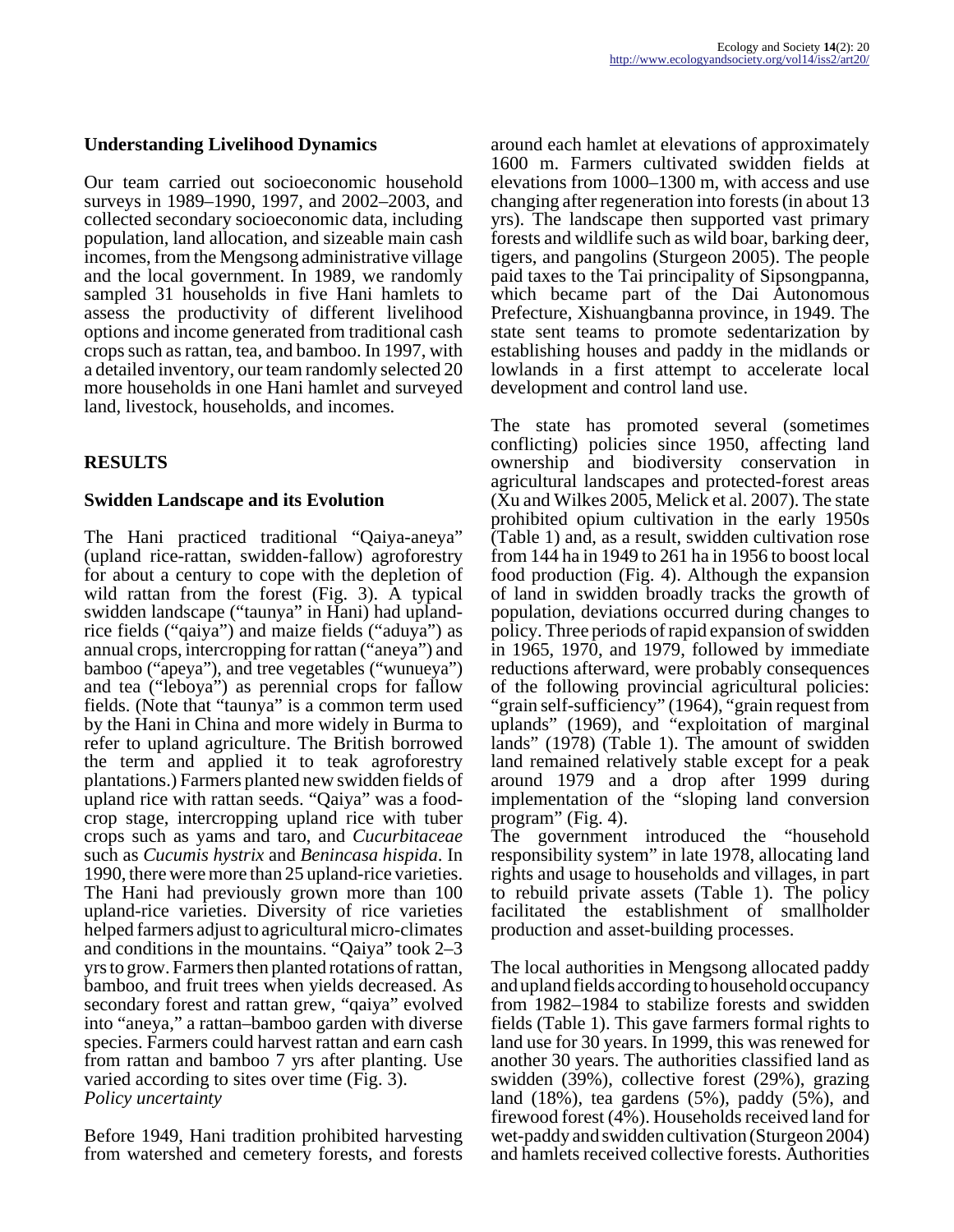

### **Figure 3.** Hani taungya swidden-fallow management in Mengsong.

restricted timber harvesting to collective forests and allocated small household plots for multiple uses, including for firewood. The average land per capita was 1.56 ha including fallow fields. As a consequence of household-level decisions, land under swidden remained stable during the 1990s (Fig. 4).

Land under swidden decreased sharply in 2001 (Fig. 4), following implementation of the earlier government logging ban. On 1 October 1998, the government had announced its "natural forest protection program" in response to devastating floods in the Yangtze that were believed to be the result of deforestation (Table 1). The ban affected 8.5 million ha, representing about a third of the Yunnan forest area (Xu and Wilkes 2005). Immediately afterward, the "sloping land conversion program" had significant impacts, particularly on mountain-swidden cultivation (Table 1). Farmland located on slopes  $>25^{\circ}$  was converted into forest or grassland. Local farmers were to be given U.S.\$90 for each ha converted (to buy tree seedlings), 2250 kg of grain/yr for 5 yrs for economic plantations, and for 8 yrs for ecological plantations. The grants were renewed in 2007 and are arguably among the largest payments ever made by a state for an environmental service. Such high payments may be hard to sustain.

The government's earlier policies (Table 1) to sedentarize swidden cultivation were either unclear or overridden by subsequent conservation-oriented policies (Table 1) to increase forest cover and reduce agricultural activities in the uplands (Sturgeon 2007, Xu and Melick 2007). The net effect was increased forest cover in Mengsong, but possibly at the expense of local livelihoods due to lack of alternative income sources. Moreover, although 12% of land was in protected areas, the authorities still allowed rubber plantations and other developments in the tropical rainforest of Xishuangbanna (Li et al. 2007, Stone 2008). Most rainforest in low elevations was converted into state-owned rubber farms during the 1960s and 1980s, and swidden-fallow vegetation into smallholder rubber farms after the 1980s (Xu et al. 2005a). Throughout these policy changes, local institutions, beliefs, and values evolved and helped to shape a sense of responsibility toward the environment (Xu 2006b). For example, Dai cultural beliefs in the Holy Hills were strengthened to include restoring tropical forests (Liu et al. 2000).

### *"Legible" rubber and forest transition*

Officials believed that swidden farming was primitive and that monocrop plantations were economically beneficial. Therefore, they promoted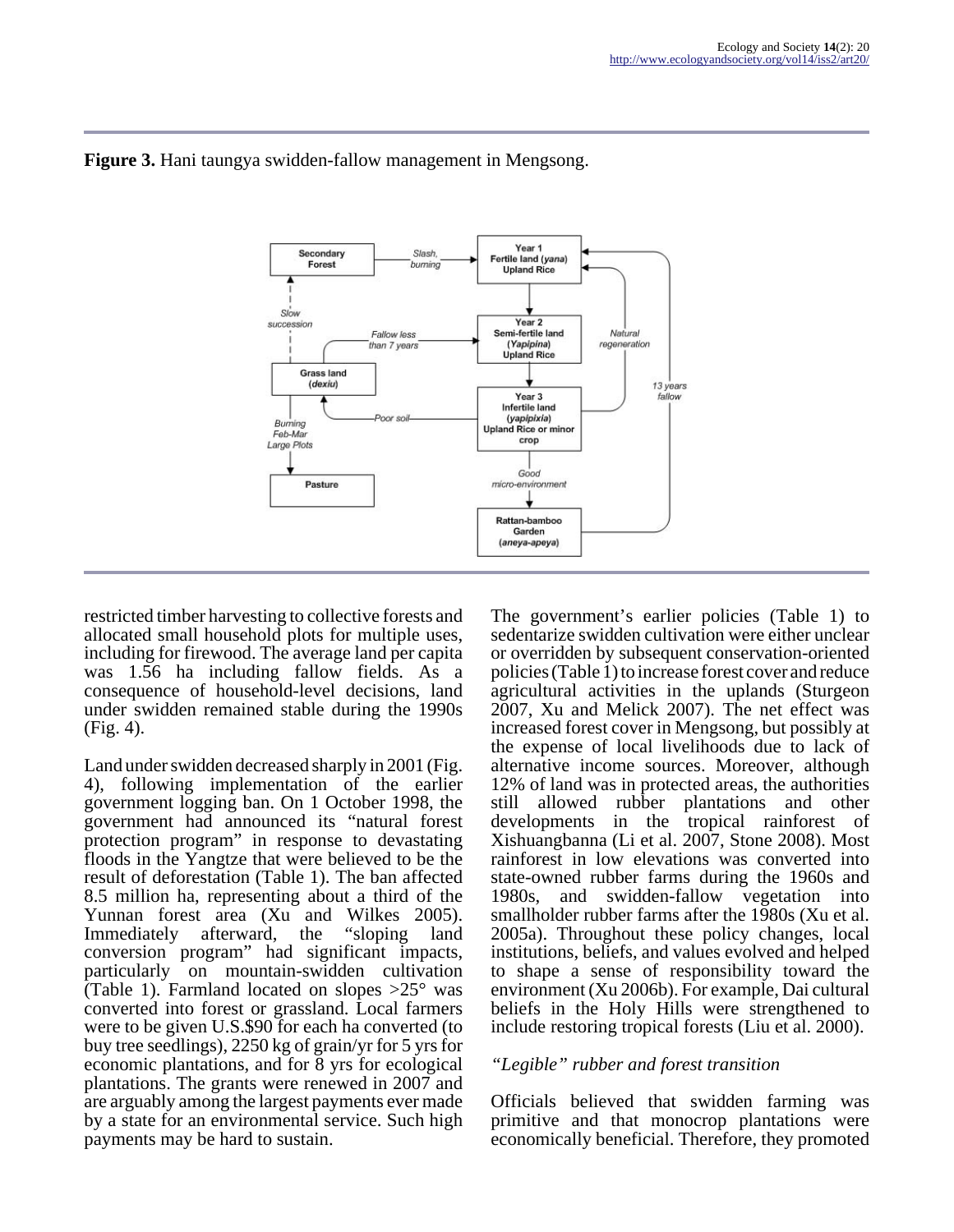| Year  | Policy                                        | Intention                                                |
|-------|-----------------------------------------------|----------------------------------------------------------|
| 1950  | Prohibition of opium cultivation              | End opium cultivation                                    |
| 1958  | Great leap forward                            | Expand mining for steel refining                         |
| 1964  | Grain self-sufficiency                        | Increase food security                                   |
| 1969  | Grain request from uplands                    | Food is everything                                       |
| 1978  | Exploitation of marginal lands                | Increase grain protection                                |
| 1978  | Household responsibility system               | End collective agriculture, increase grain<br>production |
| 1982  | Forest land allocation                        | Sedentarize swidden                                      |
| 1990s | Poverty alleviation programs in Xishuangbanna | Expand areas of terraced tea and rubber                  |
| 1998  | Natural-forest protection program             | Conservation, logging ban                                |
| 1999  | Sloping land conversion program               | Conservation, grain for green                            |
| 2006  | Collective forest tenure reform               | Strengthen tenure over forest land                       |

**Table 1.** Key policies affecting land use in Mengsong.

rubber as a landscape that was "legible" to them (Scott 1998, Sturgeon 2004, Xu 2006b), even though growing rubber in the cold climate of Yunnan is difficult. Farmers responded by growing some rubber, however, this was not done on all of their land. Smallholdings yield less per unit area but occupy a similar area to state farms.

Since the early 1990s, the Poverty Alleviation Bureau of Xishuangbanna and other government agencies with mandates for poverty alleviation in the uplands have invested in extension activities aimed at expanding terraced tea and rubber farms in Mengsong (Table 1). The Hani have subsequently increased cash-crop cultivation of tea and rubber in swidden-fallow fields (Table 2). The bureau has no data for 2006, but we know from remote sensing (Table 2) that about 1.5% of the area remained in swidden. In 2007, both the local government and community stated that there were no swidden fields remaining (see Fig. 4). The socioeconomic and political transformation of swidden cultivation in Mengsong appeared to be complete.

We assessed that the area covered by closed-canopy forest in Mengsong decreased from 38%–15% between 1965 and 1993, accompanied by forest fragmentation, and then increased from 15%–59% between 1993 and 2006, with clear forest regeneration. The amount of land covered by opencanopy (including fallow fields) forest grew from 22% in 1965 to 37% in 1993 and then dropped to 8% of the landscape in 2006. The area covered by grass, bamboo, and bushes grew from 35%–43%, between 1965 and 1993, and then dropped to 22% in 1996 (Table 2). Most secondary growth or successional vegetation was lost to tea and rubber plantations from 1993–2006. In Table 2, secondary growth includes managed rattan and fallow fields and swidden refers to the rice and annual-crop stages only. Recent changes in land use have led to a more homogenous, less fragmented landscape (Table 2).

# **Biodiversity**

### *Succession in swidden fallows*

Forest measurements taken in 1997 showed a high degree of biodiversity in protected forests, used forests, and regenerating swiddens. We observed 34–80 plant species in the sampling plots (Sturgeon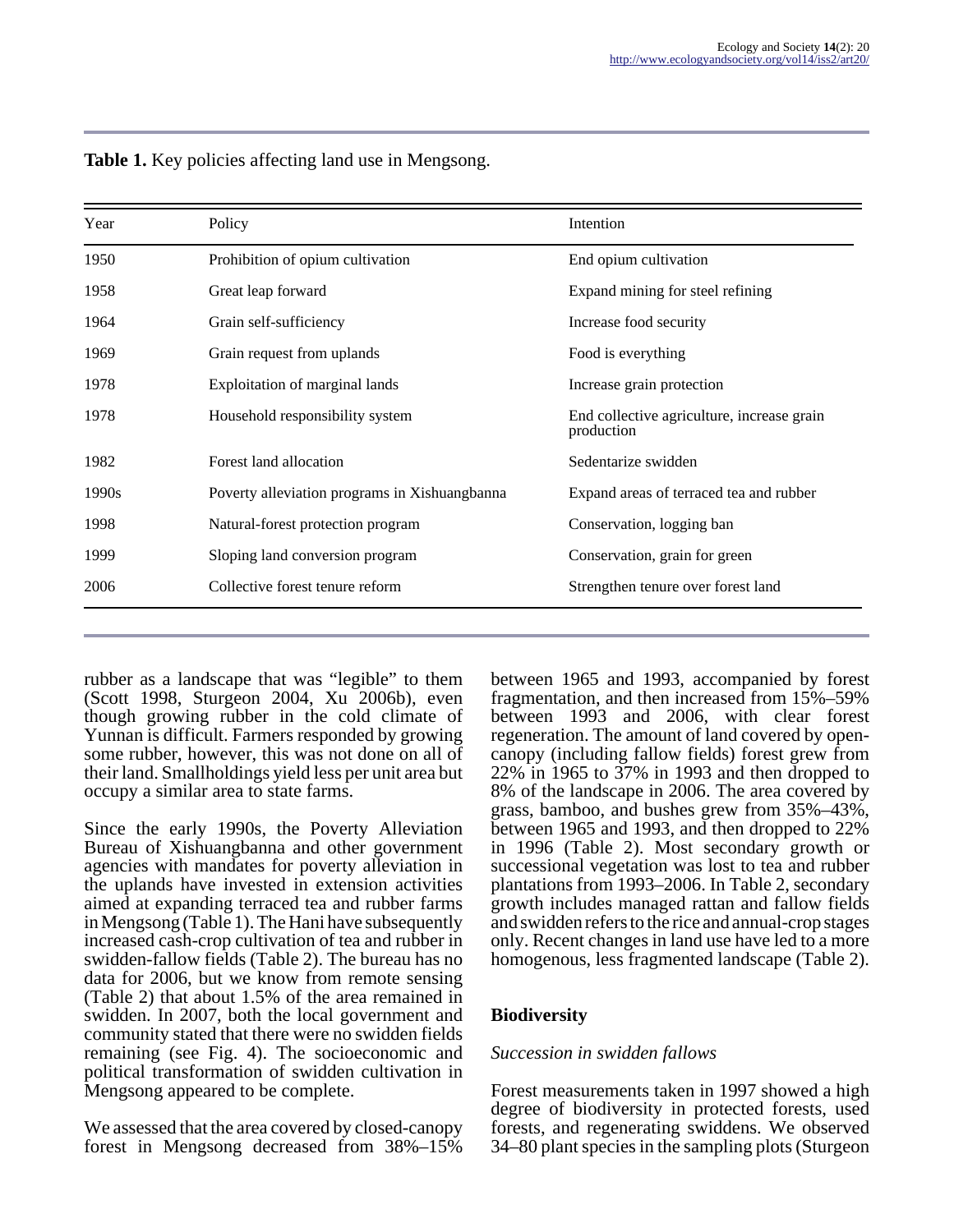

**Figure 4.** Impacts of policy changes on swidden cultivation in Mengsong.

2005). The diversity of species was related to the diversity of livelihoods and remaining cultural practices that relied on forest products. Hani farming practices, such as those for rattan and tea, mimicked key natural ecosystem processes (Xu 2006c).

We compared samples in different stages of succession to detect changes in vegetation structure and composition with succession in swidden fallows. The total number of species showed no significant trends over time since cultivation began. Floristic composition of the fallow changed from a predominance of herbaceous species in young

fallow to primarily shrub species later, and subsequently to tree species. The predominant species changed from sun-loving in the early periods to shade-tolerant species in successional fallows. As a consequence, plots cleared in similar periods had similar species composition (Fig. 5). After 38 years, secondary-forest fallows still had compositions distinct from those of natural forests  $(Fi\overline{g}, 5)$ .

Farmers' management practices influenced levels of biodiversity in swidden fallows. Traditionally, people collected at least 120 species from closedcanopy (mature) forests and open-canopy or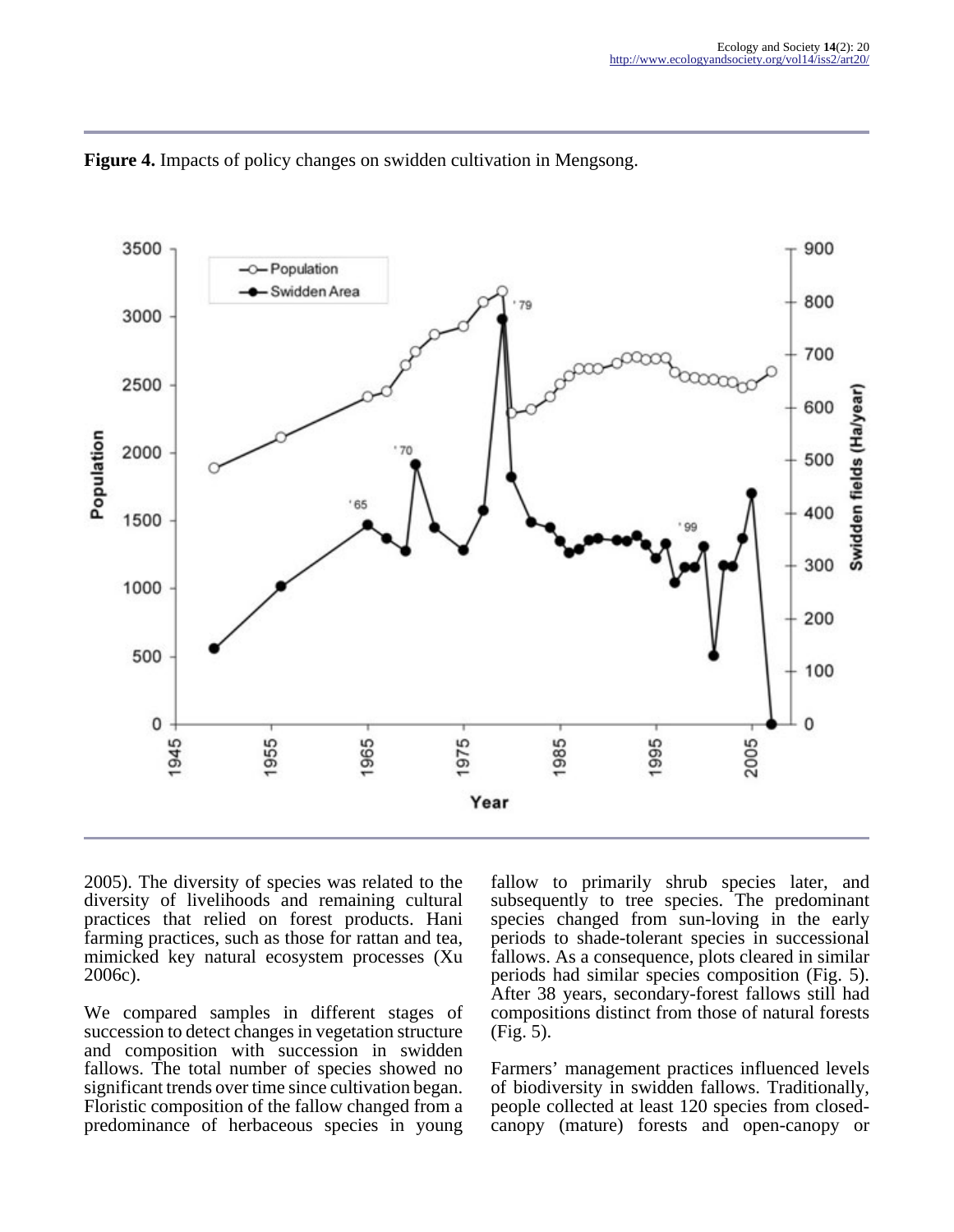|                   |                | Percent Area   |                |                  | Number of Fragments |                |                  | Average Fragment Size (ha) |      |
|-------------------|----------------|----------------|----------------|------------------|---------------------|----------------|------------------|----------------------------|------|
| <b>Land cover</b> | 1965           | 1993           | 2006           | 1965             | 1993                | 2006           | 1965             | 1993                       | 2006 |
| Secondary growth  | 95             | 95             | 89             | 136              | 554                 |                | 69               | 17                         |      |
| Closed canopy     | 38             | 15             | 59             | 19               | 24                  | 17             | 198              | 63                         | 346  |
| Open canopy       | $22\,$         | 37             | $8\,$          | 68               | 271                 | 11             | 33               | 14                         | 74   |
| Grass and bushes  | 35             | 43             | $22\,$         | 49               | 259                 | 47             | 71               | 17                         | 47   |
| Swidden           | $\overline{2}$ | $\overline{2}$ | 1.5            | 56               | 60                  | 35             | 3                | $\mathfrak{Z}$             | 4.5  |
| Paddy             | 3              | $\sqrt{2}$     | $\overline{2}$ | $\overline{4}$   | $\overline{c}$      | 15             | 65               | 71                         | 15   |
| Terraced tea      |                |                | 3              |                  |                     | 5              |                  |                            | 58   |
| Rubber            |                |                | 2.7            |                  |                     | 8              |                  |                            | 33   |
| Reservoir         | $\Omega$       | 0.4            | 0.2            | $\boldsymbol{0}$ | $\mathbf{1}$        | $\mathbf{1}$   | $\boldsymbol{0}$ | 40                         | 24   |
| Other             | $\mathbf{0}$   | 0.6            | 0.8            |                  | 13                  | $\overline{7}$ |                  | $\overline{4}$             | 12   |
| Total             | 100            | 100            | 100            | 196              | 630                 |                | 51               | 16                         |      |

**Table 2.** Land-cover and fragmentation statistics in Mengsong in 1965 and 1993 (interpreted from aerial photographs (1965), Landsat TM (1993), and Spot (2006) images). Total area  $= 9965$  ha.

secondary forests (Xu 1990). Local farmers planted about 100 species in swidden fields, which were sources of biodiversity (Xu 1990). Farmers did not leave fallow fields idle, but rather, actively managed them. The Hani collected timber and nontimber forest products as an important livelihood activity. Natural evergreen broadleaf forest, montane rainforest, and tropical seasonal rainforest displayed rich diversity at both sites.

Biodiversity in Mengsong was multi-level, and manifest at genetic, population, community, ecosystem, landscape, and regional levels. It included forest diversity, agrobiodiversity, wildlife, and useful plants. Human culture was also a component of this diversity.

### *Ecosystem goods and services*

The Hani received numerous goods and services from the biodiversity of swidden landscapes (Fig. 2), as did the Dai downstream, and people beyond in mainland southeast Asia. The number of bird species in swidden-fallow succession was equivalent to or higher than numbers in matured forest (Wang and Young 2003), although conservation values might differ. The agricultural biodiversity illustrated the functional link of biodiversity to economic and sociocultural objectives. Ecological functions of biodiversity included hydrologic, food chain, nutrient cycling, carbon sequestration, ecological succession, and others. Sociocultural functions of biodiversity were reflected in daily interactions with biological resources (food, fodder, shelter, medicine, weaving cultural beliefs, aesthetics, and recreation). Socioeconomic functions were related to marketing products or exchanging them with other people or communities, as well as maintaining social-safety nets.

The government overlooked the ecosystem services (water-related services, biological and cultural diversity, and carbon sequestration) provided by Mengsong over decades and centuries, although the value of these overall was generally greater than any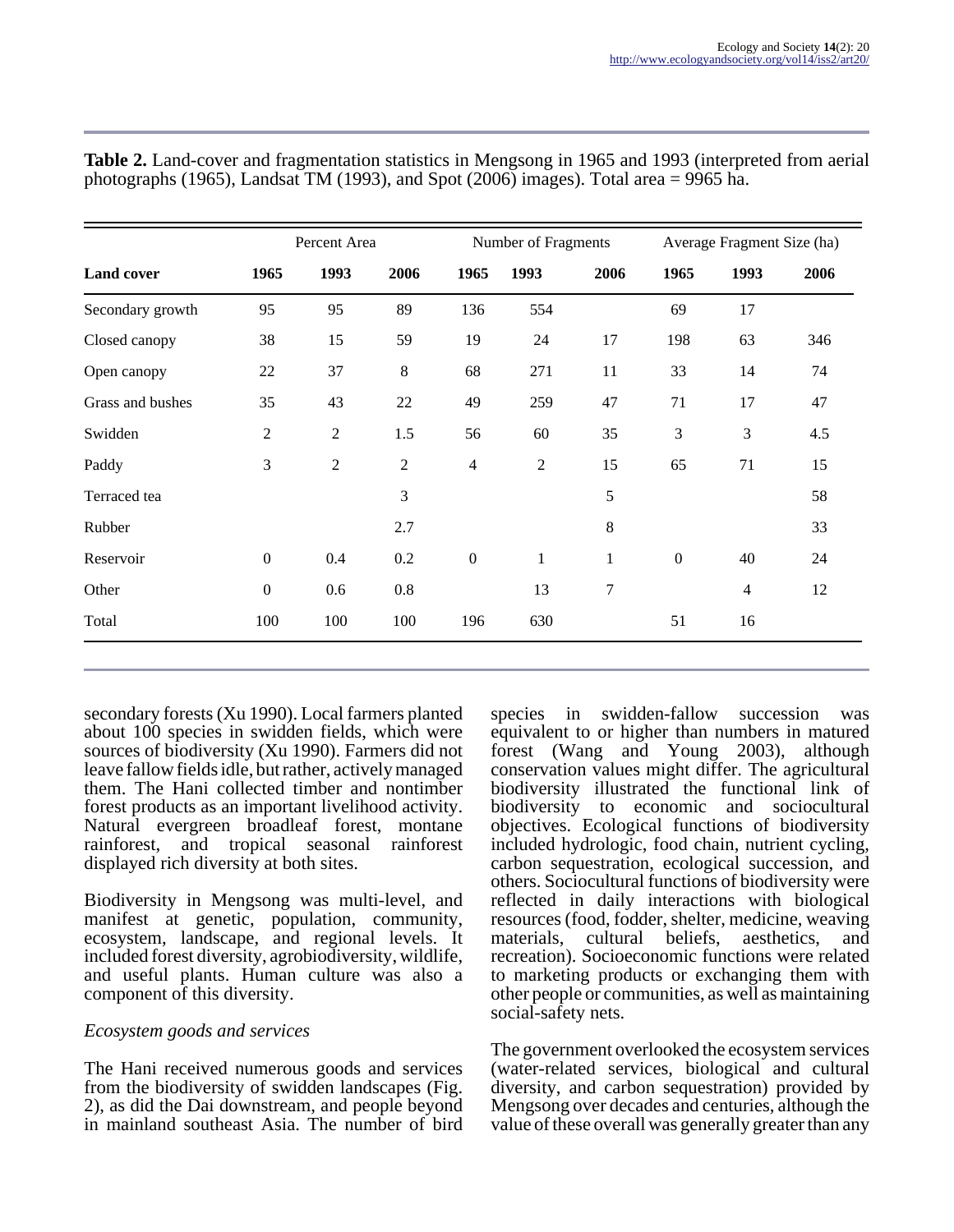**Figure 5.** Multi-dimensional scaling of the species similarity matrix comparing plots from different stages of swidden-fallow succession. Plots with greater similar species composition are plotted more closely together in the figure. Numbers after 'Y' indicate number of years since cleared for cultivation.  $NF =$  natural forest. A, B, and C suffixes indicate replicate plots of same age.



use value derived from direct consumption. Local forestry officials in Mengsong interpreted "natural forest protection and sloping land conversion" policies (Table 1) to mean that forests with trees >5 cm in diameter at breast height (dbh) in swiddenfallow were natural forests and not available for swidden despite the contracts given to farmers after sedentarization in the early 1980s (Sturgeon 2007). The payments for the "sloping land conversion program" either did not reach remote frontier areas, or swidden cultivators were bypassed when payments were given to other priority areas that were more accessible and visible to outsiders.

The government promoted forest conservation and an increase in forest cover from swidden-fallow

vegetation (Table 2) at the expense of local swidden livelihoods (Xu 2006b). Farmers responded by intensifying swidden cultivation by intercropping, once suitable cash crops and agrotechnologies were introduced.

### **Culture**

### *Resilient institutions*

Customary Hani institutions have persisted despite four decades of political turbulence and cultural disruption, helping them organize access and use of land and biodiversity. One practice that has survived is community ownership and management of rattan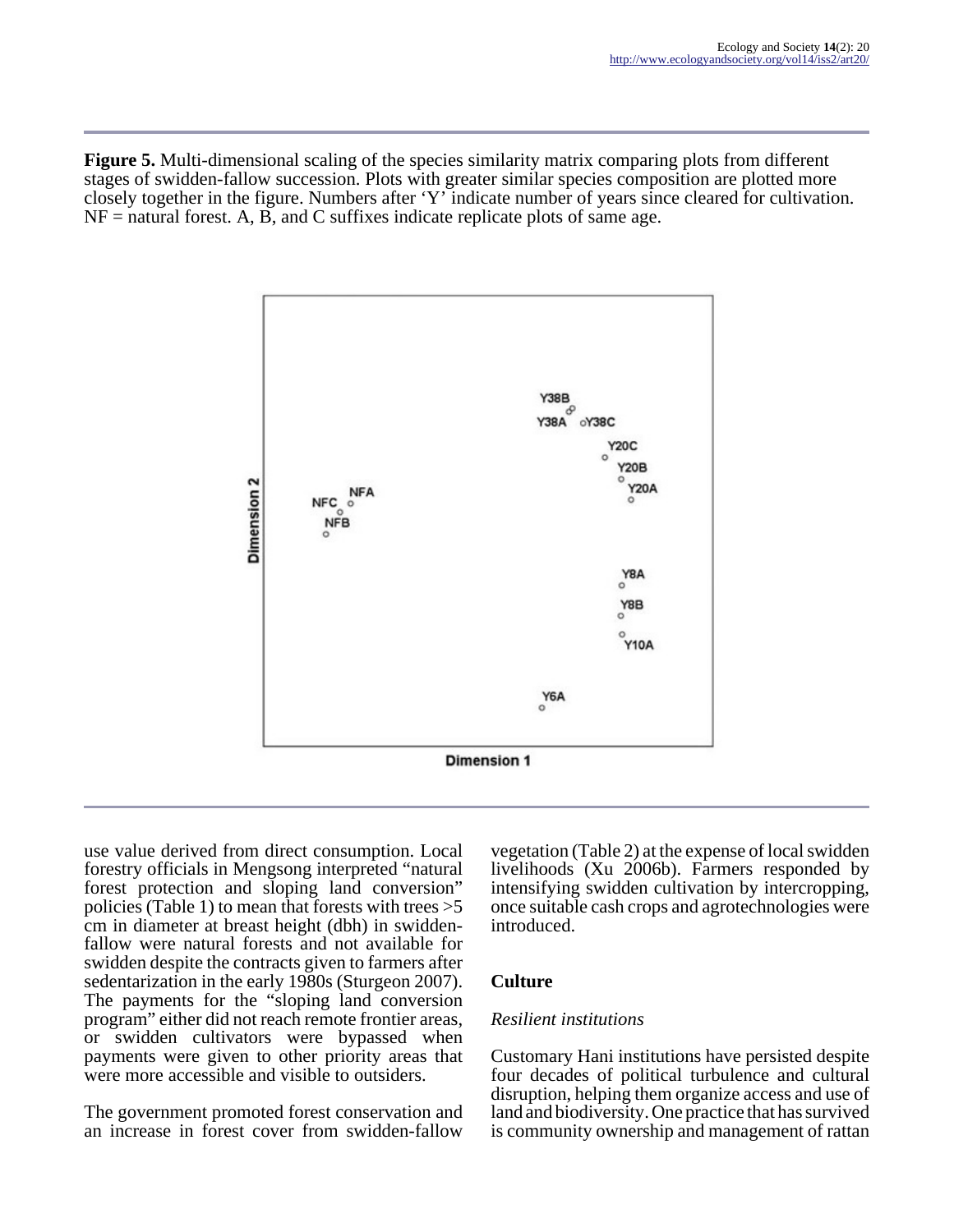forests. The Hani continue to gather rattan to build houses or make coffins. Traditional Hani forest management was functional. Forests are protected for rattan ("sangpabawa") and fire-resistant broadleaf trees (*Schima wallichii*) are protected around villages as firebreaks (Chen et al. 1993). The Hani also have rules for protecting an extensive ring of forest around the village ("pucanq"), areas of ancestral or cemetery forest ("laoqbiml"), and watershed-protection forest ("gaomail-sanqhav"). Hani people believe that the sacred forest ("milsanlsanqqu") housed the earth's mother, and this was often represented in art by a strong and long-lived tree such as oak (*Castanopsis mekongensis*) or pipal (*Ficus religiosa*).

Concomitantly, external political changes introduced new institutions with consequences for naturalresource management and location-dependent livelihoods. The most important change was related to decentralization. The 1998 "organic law of the village committee" created more opportunities for self-organization at village levels (Xu and Ribot 2004). Reforms related to the "forest law" in 1998 recognized rights over forest land, and were strengthened by the "collective forest tenure reform" policy in 2006 (Table 1).

### *Social networks*

The persistence of local traditions in the use and management of biodiversity did not mean that such traditions were static. The Hani demonstrated a great capacity to acquire new knowledge and agricultural practices, and to negotiate new institutional arrangements when faced with challenges and constraints, partially through their capacity to build and maintain effective social networks.

In Mengsong, most families maintained relationships with Dai families in the lowlands (Liu et al. 2000), Bulang families at middle elevations, and Bulang or Hani families in Myanmar. Mengsong Hani had extensive networks with other Hani, including different subgroups in southwest China and southeast Asia. They maintained these networks through reciprocal visits during festivals and by exchanging products after harvest. Through social networks, the Hani obtained crucial information about livelihood options, information about individuals who could influence their access to natural resources, and opportunities to exchange useful species and genetic resources. Networks

acted as safety nets during community-level crises, and provided a vehicle for the exchange of knowledge and labor. Hani from China were invited by relatives and friends to Laos and Myanmar to demonstrate new technologies and cash crops.

### *Local ecological knowledge*

Hani swidden cultivators had an intimate understanding of micro-sites, changes in land cover, vegetation succession over time, and the relations of biota and abiota during material and energy flows (Wang et al. 2000). For example, lands with fig trees (often rocky), with parasitic trees, or habitat with slow loris (*Nycticebus intermedous*), were considered as sacred, and could not be opened for swiddening (Wang et al. 2000). Such habitats are considered by scientists to have high concentrations of biodiversity, with fig trees being a key-stone species hosting other fauna, but have poor soil fertility (Xu et al. 2005a).

Spiritual beliefs often reinforced other forms of knowledge. Species and vegetation had their ecological and cultural functions in the swidden landscape (Xu et al. 2005b). The Hani set fallow periods at 13 years, considered a lucky number and long enough for soil regeneration under fallow. Turning over trees while slashing was considered bad luck, and they did not cultivate certain swidden fields for fear of bringing bad luck to the village.

### *Culture–biodiversity links*

The Hani were traditionally animists and emphasized ancestor worship. Cemetery forests were traditionally strictly protected, trees and animals were believed to have supernatural powers, and different spirits had their own habitats (Xu et al. 1999). The Hani believed that disturbances to the supernatural caused illness. Local customary authorities, like headmen ("palu"), village chiefs ("zoema"), and clan heads ("pamou") dealt with matters like delineating forest boundaries and selecting swidden sites in the forests. As of 1990, the village chief or his shaman ("biemo" and "nipa"), still performed traditional rituals for festivals and other activities (Fig. 6).

Linking culture with ecosystem management is important for adaptive management (Folke et al. 2003). Sacred plants and forest patches acted as reservoirs for renewal and innovation in Hani villages. Rituals and the landscape helped maintain and reinforce their cultural identity (Xu et al. 2005a)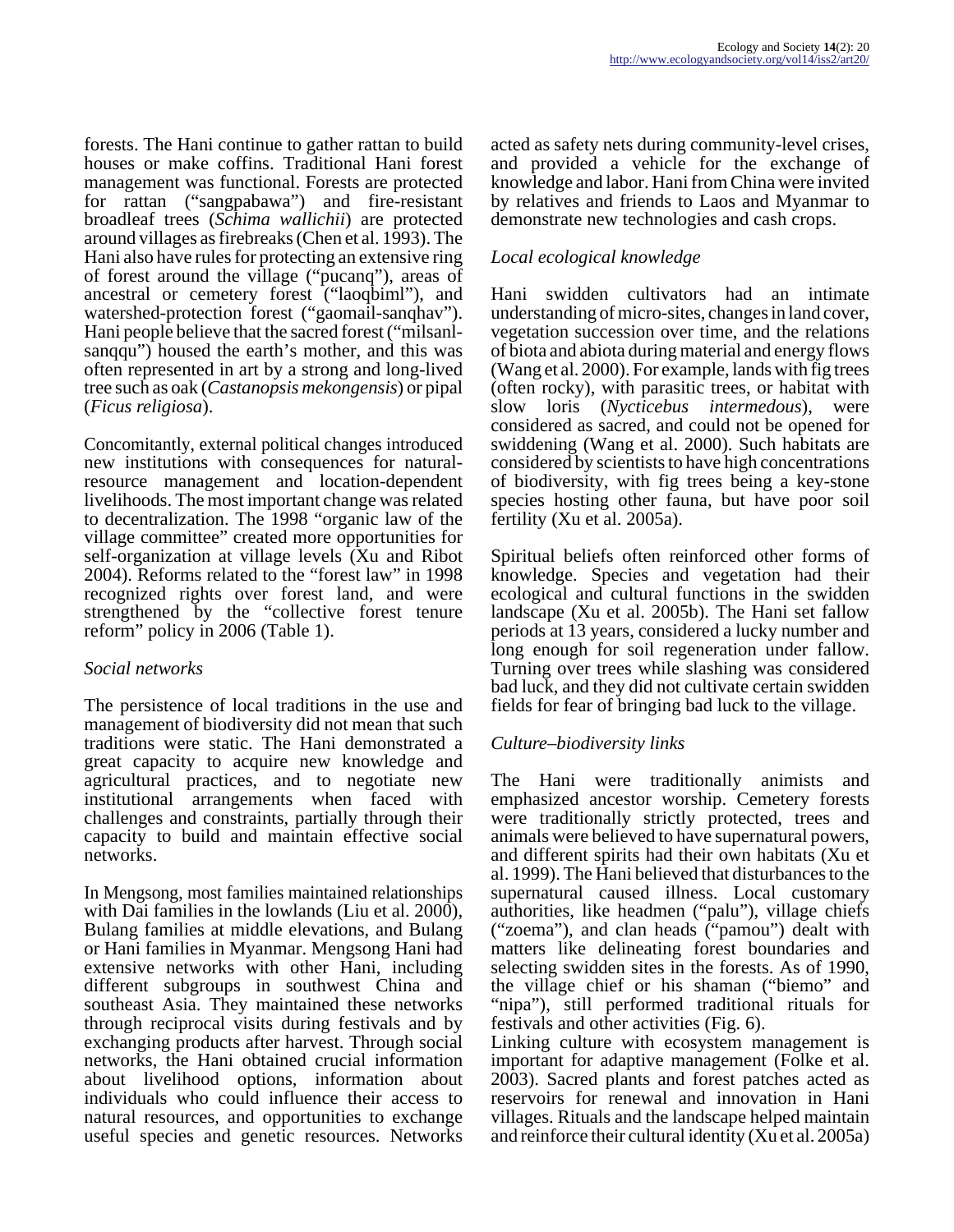**Figure 6.** The swidden agricultural calendar of the Hani community in Mensong, as illustrated by a local artist.



even as culture itself responded to external influences such as tourism.

The idea that links between biodiversity and culture are static and restricted to "indigenous," "local," or "traditional" people is erroneous (Cocks 2006) and does not capture the flexible combinations of cultural practices and institutions taking place as circumstances change in reaction to external constraints and opportunities to ensure sustainable use of resources and conservation of biodiversity. Many aspects of the Hani lifestyle and livelihoods changed in response to economic opportunities, but

aspects of culture persisted and became significant factors in the use and conservation of biodiversity (Xu et al. 2005b).

### **Livelihoods**

### *Multiple products from the landscape*

Before its reconfiguration, the swidden landscape mosaic (Fig. 2) provided not only upland and wetrice varieties for different occasions but also a polyculture of tea, bamboo, rattan, and fruit trees,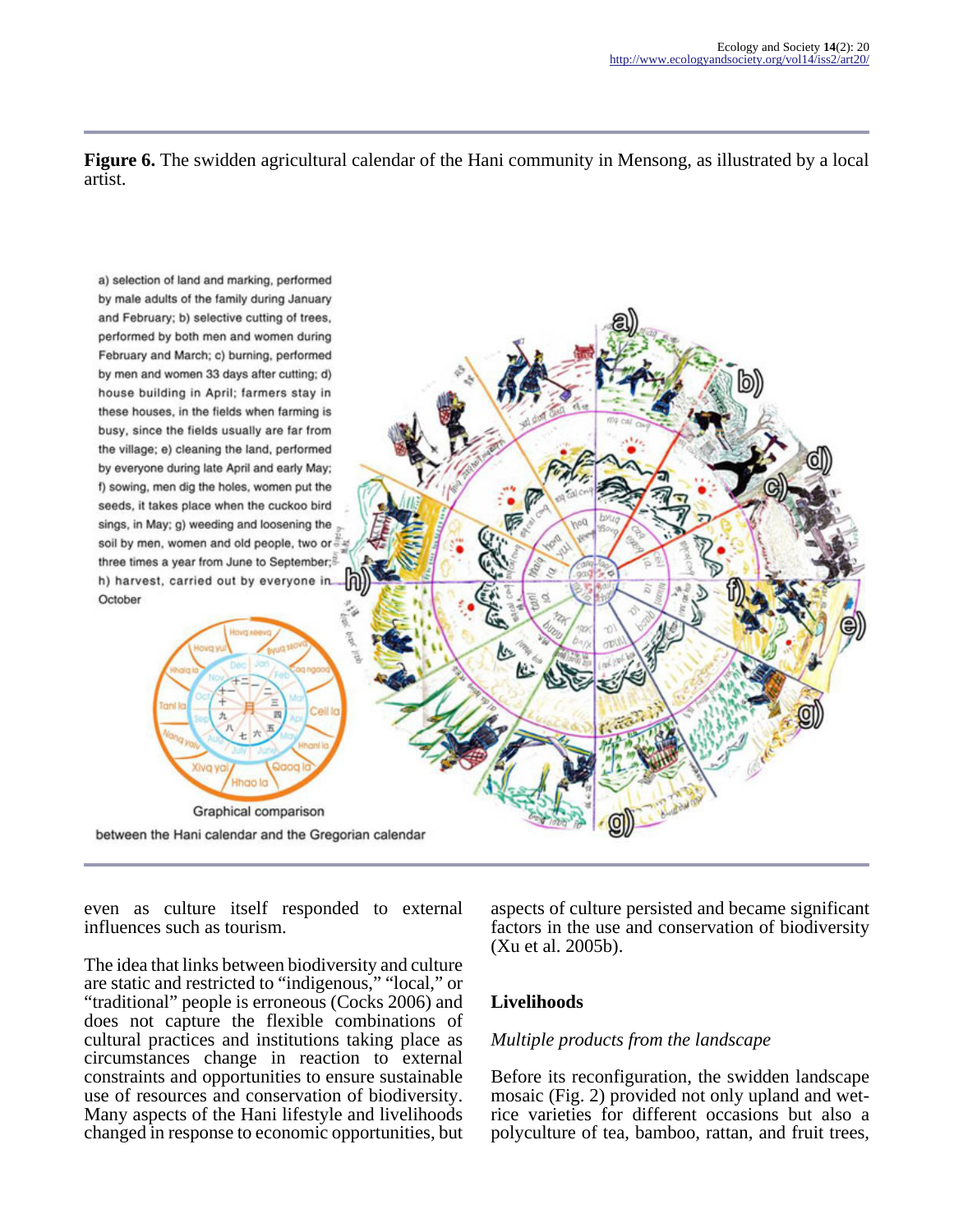as well as other nontimber forest products such as wild fruits, mushrooms, and vegetables. The Hani based their livelihoods on a composite of activities that allowed a shift in labor allocation and adjustments to biophysical and socioeconomic extremes (Sturgeon 2005). For example, average returns from labor (measured as kg of rice/day) can vary greatly with the location of rice fields: paddy (9.5 kg/day), forest-based swidden (6.4 kg/day), and grassland-based swidden (3.6 kg/day) (Xu 2006c). Households engaged in a combination of activities and had multiple sources of income. In 1989, common sources of income were animal husbandry, and fruit and tea gardens (Table 3). Pig farming was the most lucrative activity, and on average, provided 42% of income. Intercropping, agroforestry, and improved swidden fallows provided large quantities of forage for pigs (e.g., maize, banana stems, and leaf fodder).

This combination of land uses produced risk-averse, flexible livelihood strategies. Villagers' understanding of the changing nature of land cover enabled them to formulate long-term strategies. For example, farmers could harvest rattan from improved fallow fields while market prices were high (Xu 2006c). The younger generation spent more time working at off-farm jobs in cities. With these changing needs, they could convert pastures into permanent forest. Such flexibility in the social–ecological systems proved to be an important source of resilience for the Hani when facing challenging external policies or unfavorable economic environments (Sturgeon 2005).

#### *New markets*

Villagers changed their land-management practices in the 1980s in response to policies that devolved responsibility to households and encouraged market production. Households at lower elevations and with sufficient water converted swidden fields into terraced rice paddies. Wet rice required peak periods of labor for planting, weeding, and harvesting, but at other times villagers could engage in other work. In contrast, swidden fields had to be tended almost year round. Once households switched to wet rice, women in the uplands spent more time growing vegetables rather than rice, and collecting mushrooms, wild fruits, and vegetables in demand by Dai and Han traders (Sturgeon 2005).

The Hani began to sell plants previously consumed at home. Outsiders came to the Mengsong area to work as miners in the late 1980s, both locally and

across the border in Myanmar. The Hani sold them mountain niche items and increased their home gardens for vegetable production. They also sold upland products to lowland markets in Damenglong, a town about 30 k from Mengsong (< 1 h by bus). Middlemen visited from time to time to buy local products for sale or processing. The local market in Mengsong operated during the mining boom in the late 1980s, primarily selling swidden products to local restaurants and mining workers. After 1996, (Table 1) the state banned exploitation of manganese and tin in Mengsong, and the remaining customers were mainly the border army, cross-border mining-truck drivers, middlemen, and increasingly, local villagers.

Another response to the opening of markets was an increase in livestock. People ate domestically raised livestock rather than wild game after the provincial government banned hunting in 1996. Before 1996 (that is, before the hunting ban), livestock numbers had tripled since 1982, and incomes from livestock were second only to mining incomes. As a result, young villagers converted upland-swidden lands into pastures, reverting upland swiddens to collective use for grazing, despite their earlier allocation to households (Sturgeon 2005). Although the younger generation made these land-use changes, older women made different adjustments to new policies and to changed land uses by opening up the swiddens again in new areas to spread the risks of crop failure.

### *Intensification*

Tin mining in Mengsong started in 1989 and caused environmental damage. After its collapse in 1996, the Hani intensified swidden cultivation by shortening fallow cycles from >13-yr to 3–5-yr cycles. Even highly degraded grasslands were converted to swidden by farmers without alternative incomes. Farmers used herbicides heavily to reduce labor for weeding and facilitate long cultivation and short fallow cycles.

The Hani also intensified cultivation by reallocating swidden-fallow fields. Each household put its allocation into a common pool, opening up large areas for cash crops. After slashing, burning, fencing, and road building, they reallocated plots to the household, reducing overall labor inputs. Cash crops, such as tea and fruit trees, become predominant.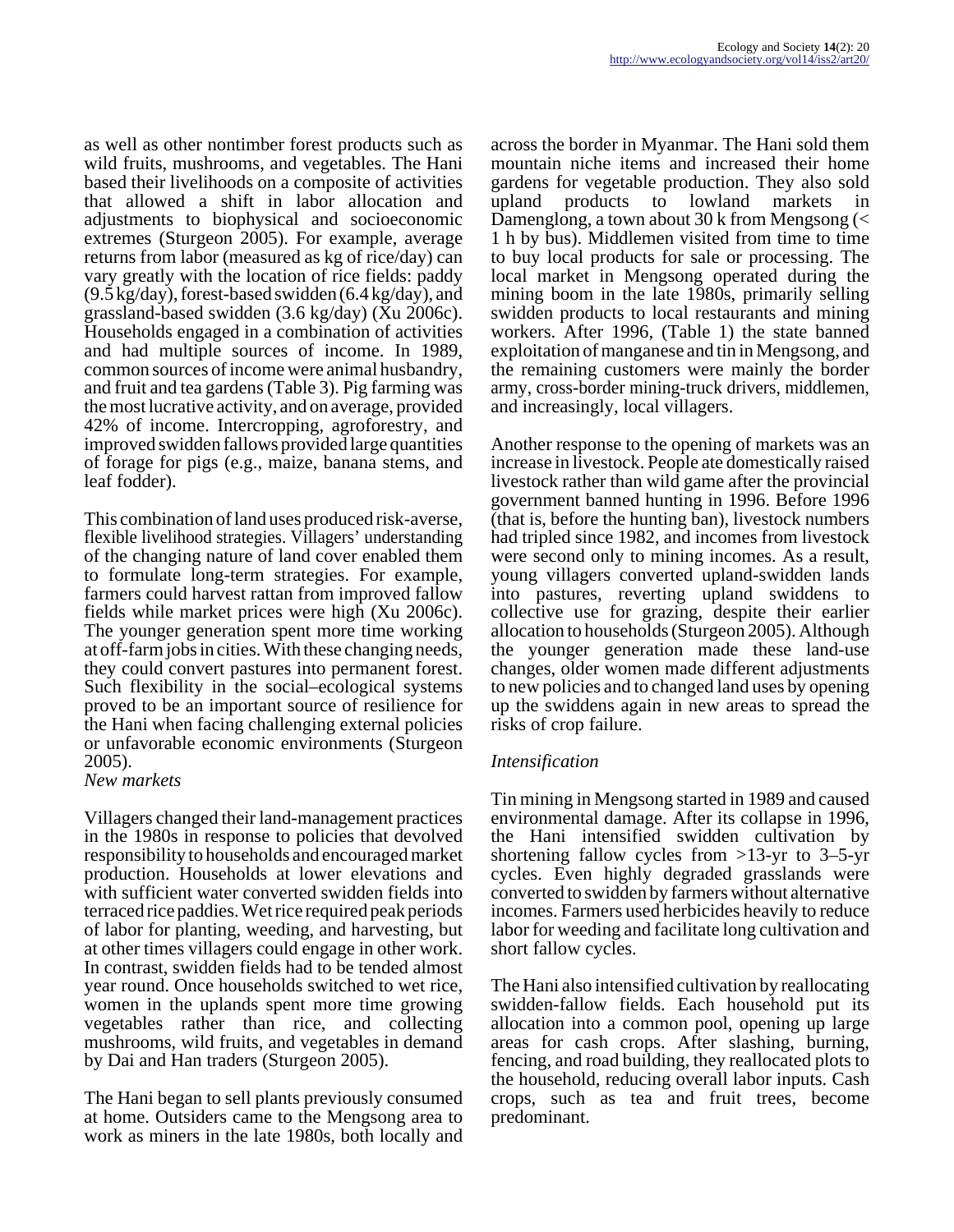| Source of income      | <b>Total Production</b><br>Units | Price<br>U.S.\$/Unit | Percent<br>Total Income |  |
|-----------------------|----------------------------------|----------------------|-------------------------|--|
| Tea                   | 39 900 kg                        | 0.8                  | 15.0                    |  |
| Fruits                | 412 500 kg                       | 0.1                  | 15.5                    |  |
| Rattan                | 39 000 kg                        | 0.4                  | 7.3                     |  |
| Bamboo (stem)         | 23 180 pieces                    | 0.5                  | 5.8                     |  |
| Dry bamboo shoots     | 2240 kg                          | 0.5                  | 0.5                     |  |
| <b>Mushrooms</b>      | 2656 kg                          | 1.5                  | 1.8                     |  |
| <b>Basket</b> weaving | 3496 pieces                      | 2.0                  | 3.1                     |  |
| Pigs                  | 1129 heads                       | 81                   | 42.4                    |  |
| Cattle                | 171 heads                        | 108                  | 8.6                     |  |

**Table 3.** The main sources of cash income in Mengsong in 1989 (Xu 2006b). U.S.\$1 = CNY 3.7 at 1989 exchange rate.

# *Diversification*

The Hani maintained diverse inputs and income sources as a fundamental livelihood strategy. When intensification and other livelihood transformations occurred, they reintroduced diversification at either the household or the community level, extending to income-generating activities beyond the immediate farm. A notable example of this was the commercialization of the Hani tradition of providing massages for visitors or relatives after a meal as a tourist service in the restaurants, hotels, and sex industry of Jinghong. Note that labor migration caused an imbalance in the gender ratio of persons of marriageable age in Mengsong (57 females to 143 males).

The sociocultural functions of biodiversity have changed. In the past, the Hani managed swidden fallows (Fig. 3) by maintaining a dynamiclandscape mosaic with patches in different successional stages (Fig.  $2$ ). With the end of swidden cultivation (Fig. 4), the landscape became homogenous with distinct forest and agricultural elements, and decreasing areas of secondary vegetation (Table 2). Links between cultural practices and biodiversity also changed. Biodiversity now has less cultural meaning for young villagers.

Traditional culture is performed during festivals, rather than practiced in daily life. Tourism could forge new links with this static landscape through promoting nontimber forest products and landscape elements. However, such links might require different forms of active management to avoid overexploitation by recognizing the risks in uniformity of land uses.

The Hani managed to manipulate state regulations to maintain landscape "plasticity," by planting rattan and bamboo into state forests, or incorporating cash crops such as tea and fruit trees into swidden-fallow fields, but forestry staff perceived them to be "backward" because they practiced swidden, and they intended to reclassify swidden as collective forest (Sturgeon 2005).

Sedentarization reduced flexibility in land use and diversity. The fact that the Hani flexibly adopted new crops and land uses continued to confound state plans for "simplicity" (Sturgeon 2005). Markets were the driving force behind villagers' manipulations of state-property allocations, but the rotating landscape and biodiversity created by swidden cultivation disappeared because of state control of land use and promotion of the plantation industry.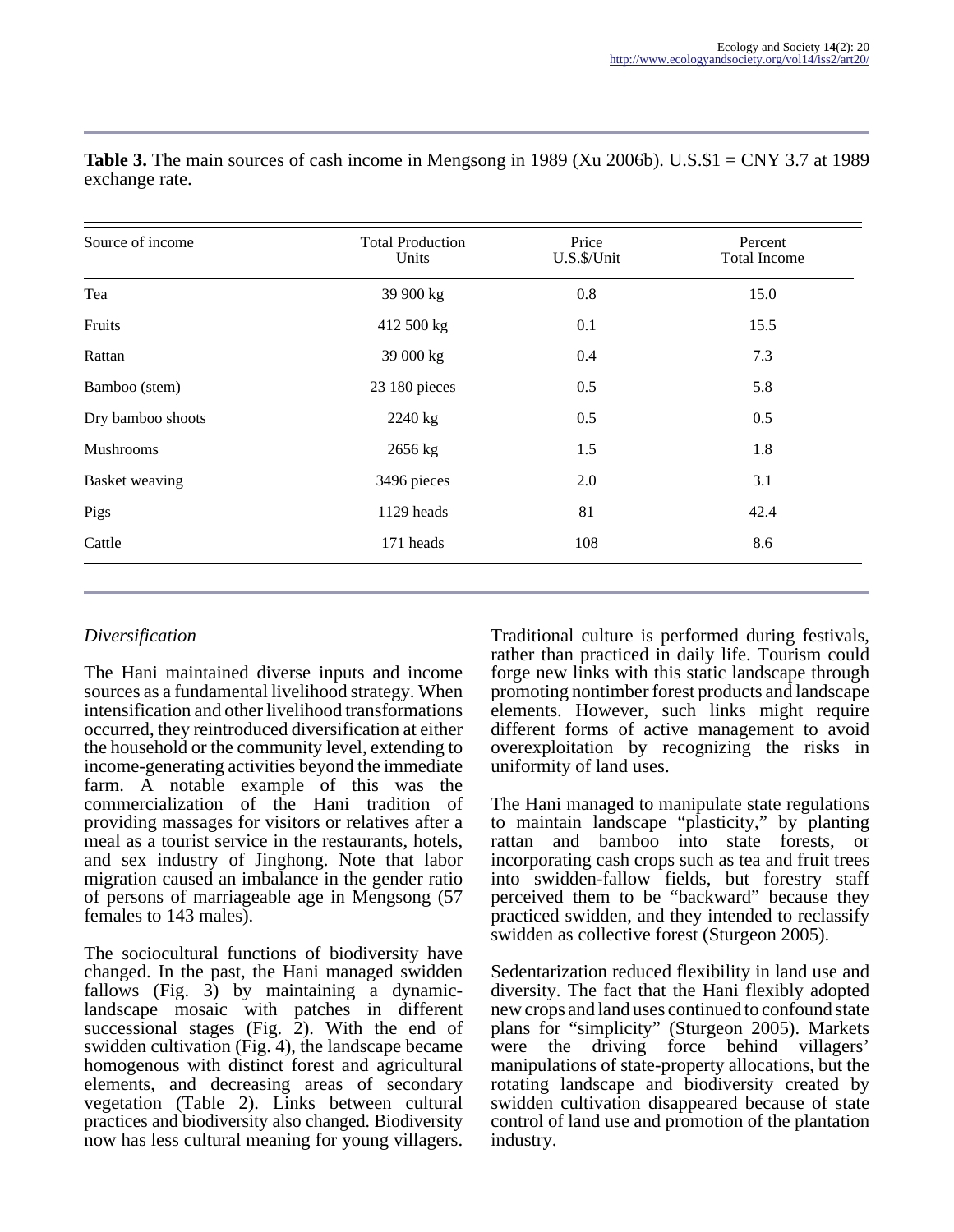# **DISCUSSION**

### **Broken Links**

Biological diversity can actually be maintained and enhanced by disturbance and human activities. Swidden agroecosystems, like those historically practiced by the Hani, have successfully maintained functional links between sustainable livelihoods, culture, and biodiversity. Current development and conservation policies tend to sever these links, leaving upland farmers in monocultural landscapes where they are more vulnerable to market shifts. Their profound ecological and cultural knowledge is untapped.

The large-scale conversion from swidden-fallow vegetation into nonnative plants such as rubber, for example, has resulted in the depletion of soil moisture and an increase in surface runoff (Guardiola-Claramonte 2008). Secondary vegetation loss also has implications for carbon dynamics and climate change in the region. Li et al. (2008) conclude that 6 million tonnes of biomass carbon stock were lost in Xishuangbanna from 1976–2003.

Development and conservation policies in neighboring countries have also tended to sever links between sustainable livelihoods, culture, and biodiversity. In Thailand, for example, diverse swidden systems in the uplands of the north have been treated as universally destructive and a barrier to conservation. The rights of minorities to use forests and convert land for agriculture have largely been ignored (Ganjanapan 1998, Sturgeon 2005) in the pursuit of conservation objectives (Laungaramsri 2002). Laos has pursued direct policies of resettlement and the introduction of cash cropping to sedentarize swidden systems, but with mixed success (Ducourtieux et al. 2006).

### **Innovations**

A return to traditional swidden systems is unlikely. Throughout the tropics of southeast Asia, swidden has already largely been replaced by other land uses. Needs and aspirations have reasonably shifted with economic development. Households and individuals now expect much higher returns for their labor and better education and health for their children (Thomas et al. 2008).

Development and conservation policies are leading to the complete conversion of swidden landscapes to monoculture plantations in many places across mainland southeast Asia. But in some locations, cash crops are grown alongside traditional and diverse land-use types, such as rice paddies, home gardens, multi-purpose agroforestry and conservation forests, and residual swidden-fallow fields (Fox et al. 2000). These mixed landscapes are important for maintaining and even enhancing agrobiodiversity (Rerkasem et al. 2009). Rebuilding and maintaining landscape diversity appears to be a key strategy.

Ways to maintain and rebuild functional links in new, dynamic, landscape configurations and development contexts would be highly desirable. Local ecological and cultural knowledge is likely to be important to such efforts (Cairns 2007). Some important experiments are underway in Mengsong and elsewhere in the world where swidden systems formerly dominated. The development of diverse upland gardens or improved fallow management (e. g., Cairns 2007) demonstrates the potential for hybrid, tailored knowledge and technology to assist livelihood improvements and maintain ecosystem functions associated with agrobiodiversity and cultural identity (Xu et al. 2005a). The challenge is to find ways to upscale these promising innovations.

# **Upscaling**

Enabling government policies concerning upland forest, land, and markets are likely to be critical to the scaling up of promising initiatives (Thomas et al. 2008). In some cases, the problem seems to be primarily about removing disincentives to investment in land and natural-resource management, such as when formal policies and government practices override otherwise functional local systems of property rights to land, water, and forest products.

In other cases, capacity building to help households successfully engage in markets for new agricultural commodities that are grown sustainably (such as shade coffee), or services such as tourism, appears necessary to ensure that the niche benefits local users and maintains those critical links to land use and landscape biodiversity. Taking a particular commercial niche and expanding it requires learning about both techniques and marketing. Certification and labeling schemes supporting the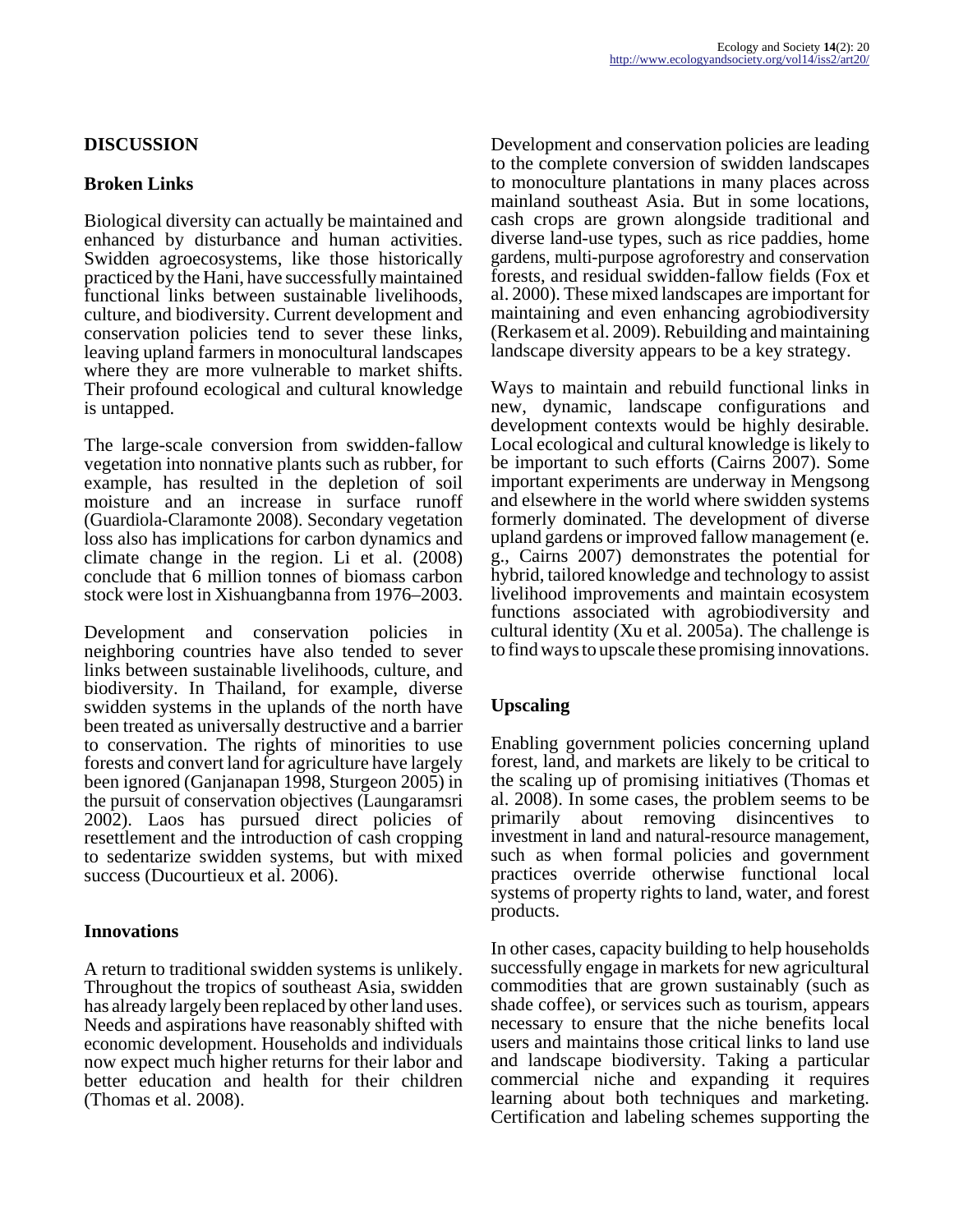fair trade of organic products, for example, might help reward and expand more sustainable practices.

Government interventions may also be needed to stimulate research and development about new crops and improvements in agroforestry management, to encourage private investment, and to develop value-added industries. Finally, institutional development in remote areas where former swidden landscapes have been transformed is often key to generating new sustainable links. Here, local government, for example, may have a pivotal role to play, both in empowering local land managers and in bringing the financial and technical resources to forge new links.

### **CONCLUSION**

The diversity of livelihoods and ecosystems in Mengsong is under threat. Livelihood uncertainties make predictions about future biodiversity difficult. The state's past efforts at sedentarization took hold through conservation policies and market-based incentives for intensification. Sedentarization of agriculture changed the structure of the landscape, almost eliminating the diversity of successional stages.

Ways of building new functional links among sustainable livelihoods, culture, and biodiversity are needed, rather than seeking to recreate old links. Efforts at realignment and reconciliation to save species and environments without displacing people or their economic activities are now being made (Rosenzweig 2003) and less restrictive state policies are creating opportunities for self-organization and innovation.

*Responses to this article can be read online at: [http://www](http://www.ecologyandsociety.org/vol14/iss2/art20/responses/).ecologyandsociety.org/vol14/iss2/art20/ responses/*

#### **Acknowledgments:**

*This work was funded by various sources including: a) Hani (Akha) Agroecosystem Analysis in 1989– 1990; b) Biodiversity Assessment in Swidden Agroecosystem in Xishuangbanna during 1993– 1996, supported by the Ford Foundation; c) research on property rights and landscape transformations from 1930 to 1997 (1996–1997);*

*d) Biodiversity and Sustainable Livelihoods in Southeast Asia in 2002–2003 supported by the Asia-Pacific Network for Global Change Research; e) Understanding Dynamic Resource Management Systems and Land Cover Transitions in Montane Mainland Southeast Asia in 2003–2006, supported the National Science Foundation of the United States, and f) Making the Mekong Connected: Developing Carbon and Biodiversity Assets for Multifunctional Landscapes in the Upper Mekong, supported by the BMZ/GTZ, Germany. Thanks to Rajesh Daniel and Greta Rana for comments on earlier drafts of this paper.*

### **LITERATURE CITED**

**Berkes, F.** 2006. From community-based resource management to complex systems. Ecology and Society **11**(1): 45. [online] URL: [http://www.ecolo](http://www.ecologyandsociety.org/vol11/iss1/art45/) [gyandsociety.org/vol11/iss1/art45/](http://www.ecologyandsociety.org/vol11/iss1/art45/)

**Brookfield, H., C. Padoch, H. Parson, and M. Stocking.** 2003. *Cultivating biodiversity: understanding, analysing and using agricultural diversity.* Intermediate Technology Development Group, London, UK.

**Cairns, M., editor.** 2007. *Voices from the forest: integrating indigenous knowledge into sustainable upland farming.* Resources for the Future, Washington, D.C., USA.

**Chen, S. Y., S. J. Pei, and J. C. Xu.** 1993. Indigenous management of the rattan resources in the forest lands of mountain environment: the Hani practice in the Mengsong area of Yunnan, China. *Ethnobotany* **5**:93–99.

**Cocks, M.** 2006. Biocultural diversity: moving beyond the realm of "indigenous" and "local" people. *Human Ecology* **34**:185–200.

**Conklin, H. C.** 1957. *Hanunoo agriculture: a report on an integral system of shifting cultivation in the Philippines.* Food and Agriculture Organization (FAO), Rome, Italy.

**Ducourtieux, O., P. Visonnavong, and J. Rossard.** 2006. Introducing cash crops in shifting cultivation regions—the experience with cardamom in Laos. *Agroforestry Systems* **66**(1):65–76.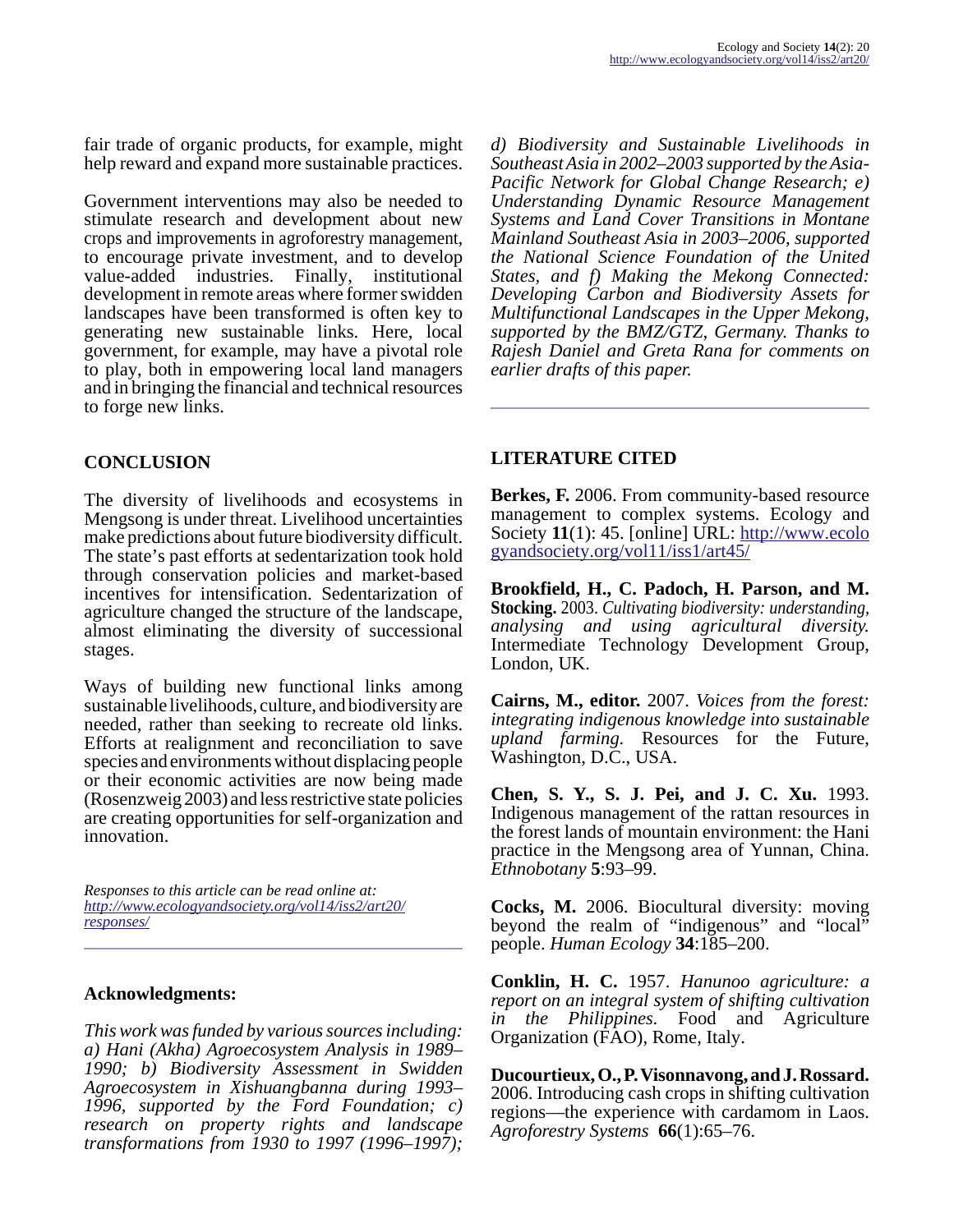**Folke, C., J. Colding, and F. Berkes.** 2003. Synthesis: building resilience and adaptive capacity in social–ecological systems. Pages 352–387 *in* F. Berkes, J. Colding, and C. Folke, editors. *Navigating social–ecological systems: building resilience for complexity and change.* Cambridge University Press, Cambridge, UK.

**Fox, J., Dao Minh Truong, A. T. Rambo, Nghiem Phuong Tuyen, Le Trong Cuc, and S. Leisz.** 2000. Shifting cultivation: a new old paradigm for managing tropical forests. *Bioscience* **50**(6):521– 528.

**Ganjanapan, A.** 1998. The politics of conservation and the complexity of local control of forests in the northern Thai highlands. *Mountain Research and Development* **18**(1):71–82.

**Guardiola-Claramonte, M., P. A. Troch, A. D. Ziegler, T. W. Giambelluca, J. B. Vogler, and M. A. Nullet.** 2008. Local hydrologic effects of introducing non-native vegetation in a tropical catchment. *Ecohydrology* **1**(1):13–22.

**Laungaramsri, P.** 2002. *Redefining nature: Karen ecological knowledge and the challenge to the modern conservation paradigm.* Earthworm Books, Chennai, India.

**Li, H. M., T. M. Aide, Y. X. Ma, W. J. Liu , and M. Cao.** 2007. Demand for rubber is causing the loss of high diversity rainforest in SW China. *Biodiversity and Conservation* **16**:1731–1745.

**Li, H. M., Y. X. Ma, T. M. Aide, and W. J. Liu.** 2008. Past, present and future land-use in Xishuangbanna, China and the implications for carbon dynamics. *Forest Ecology and Management* **255**:16–24.

**Liu, H., Z. Xu, and Y. Xu.** 2000. The role of the traditional beliefs in conservation plant diversity: a case study in Xishuangbanna, southwest China. Pages 812–818 *in* J. C. Xu, editor. *Links between cultures and biodiversity. Proceedings of the Cultures and Biodiversity Congress, 20–30 July 2000.* Yunnan Sciences and Technology Press, Yunnan, China.

**Liu, J., M. Liu, X. Deng, D. Zhuang, Z. Zhang, and D. Luo.** 2002. The land use and land cover change database and its relative studies in China.

*Journal of Geographical Sciences* **12**:275–282.

**Melick, D., X. F. Yang, and J. C. Xu.** 2007. Seeing the wood for the trees: how conservation policies can place greater pressure on village forests in southwest China. *Biodiversity and Conservation* **16**:1959–1971.

**Pei, S. J., and P. Luo.** 2000. Traditional culture and biodiversity conservation in Yunnan. Pages 230– 239 *in* J. C. Xu, editor. *Links between cultures and biodiversity. Proceedings of the Cultures and Biodiversity Congress, 20–30 July 2000.* Yunnan Sciences and Technology Press, Yunnan, China.

**Pei, S. J., J. C. Xu, S. Y. Chen, and C. L. Long.** 1997. *Collected research papers on biodiversity in swidden agroecosystems in Xishuangbanna.* Yunnan Education Press, Kunming, China.

**Rerkasem, K., D. Lawrence, and C. Padoch.** 2009. Consequences of swidden transitions for crop and fallow biodiversity. *Human Ecology,* in press.

**Rosenzweig, M. L.** 2003. *Win–win ecology: how the earth's species can survive in the midst of human enterprise.* Oxford University Press, Oxford, UK.

**Scott, J. C.** 1998. *Seeing like a state.* Yale University Press, New Haven, Connecticut, USA.

**Smith, R. L.** 1980. *Ecology and field biology.* Harper and Row, New York, New York, USA.

**Spencer, J. E.** 1966. *Shifting cultivation in southeastern Asia.* University of California Press, Berkeley and Los Angeles, California, USA.

**Stone, R.** 2008. Showdown looms over a biological treasure trove. *Science* **319**:1604.

**Sturgeon, J. C.** 2004. Post-socialist property rights for Akha in China: what is at stake? *Conservation and Society* **2**:137–161.

**Sturgeon, J. C.** 2005. *Border landscapes: the politics of Akha land use in China and Thailand.* University of Washington Press, Seattle, Washington, USA.

**Sturgeon, J. C.** 2007. Pathways of "indigenous knowledge" in Yunnan, China. *Alternatives: Global, Local, Political* **32**(1):129–153.